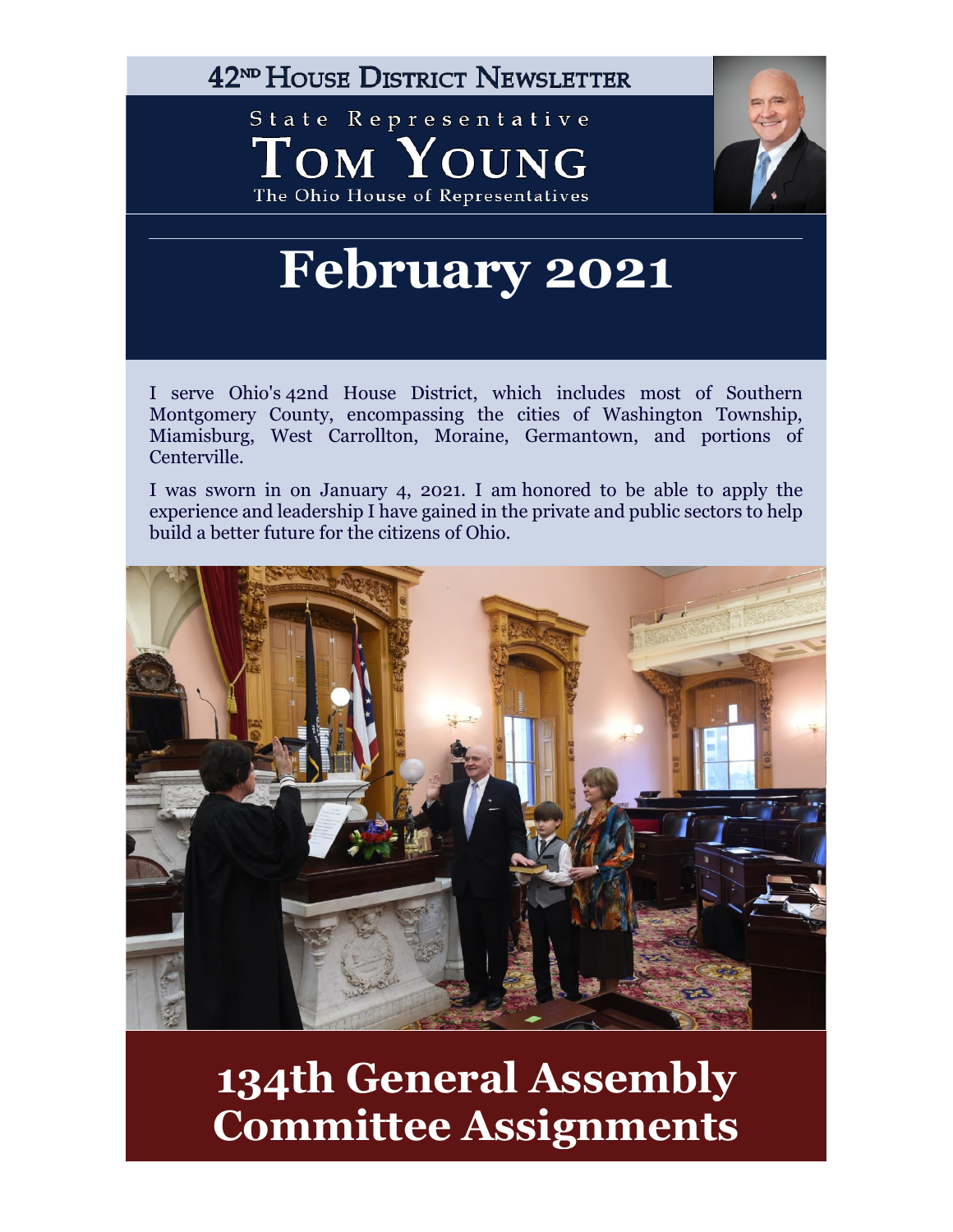After a bill is introduced, it must go through the committee process. The purpose of committees is to closely review each bill before it moves on to the House floor. A bill is assigned to a standing commitee and heard by members of the committee. State Representatives make up the membership of each standing committee. The sponsor(s) of the bill have the opportunity to testify on its behalf, along with proponents and opponents of the bill. Committee members then have the opportunity to ask questions about the bill and ultimately choose whether or not to recommend its passage.

#### **I am excited to serve on the following committees this General Assembly:**

- **Higher Education and Career Readiness, Vice Chair**
- Health
- Ways and Means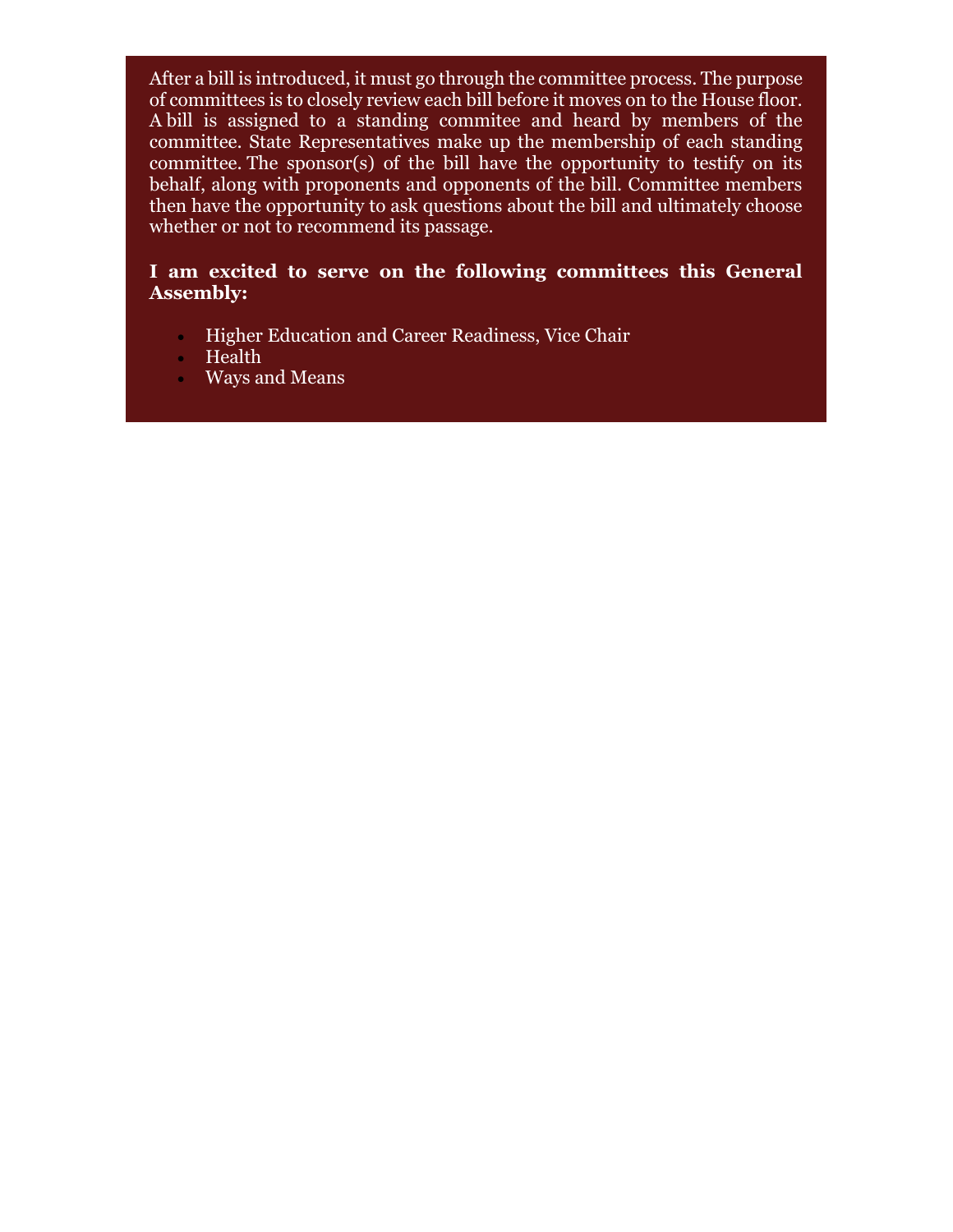

**OHIO HOUSE OF REPRESENTATIVES** 

State Representative Tom Young

**For Immediate Release:** January 29, 2021

#### **Young Named Vice Chair of Higher Education & Career Readiness Committee**

COLUMBUS—Ohio House Speaker Bob Cupp (R-Lima), today named State Representative Tom Young (R-Washington Township) Vice Chair of the House Higher Education and Career Readiness Committee.

"The committee process creates discussion on important issues that impact all Ohioans," said Young. "I am excited to get work and use my talents to serve on these committees and represent my constituents."

In addition to serving as Vice Chair of the House Higher Education and Career Readiness Committee, Young will also serve on the following standing House committees this General Assembly:

- Health
- $\bullet$ Ways and Means

"The Ohio House is a talented group of members with extensive experience, knowledge and a passion for public service," said Cupp. "I look forward to a robust committee process that results in good public policy for Ohio."

House committees are live-streamed on www.ohiochannel.org.

 $-30-$ 

State Representative Tom Young is serving his first term in the Ohio House of Representatives. He represents the 42nd District, which consists of a portion of Montgomery County.

For more information, contact Representative Young's office at 614-466-6504 or rep42@ohiohouse.gov.

# Watch your state leadership in action...

Join me on the House floor and in committee hearings by live streaming all meetings at ohiochannel.org! The link below will take you directly to the site.



### Ask me about...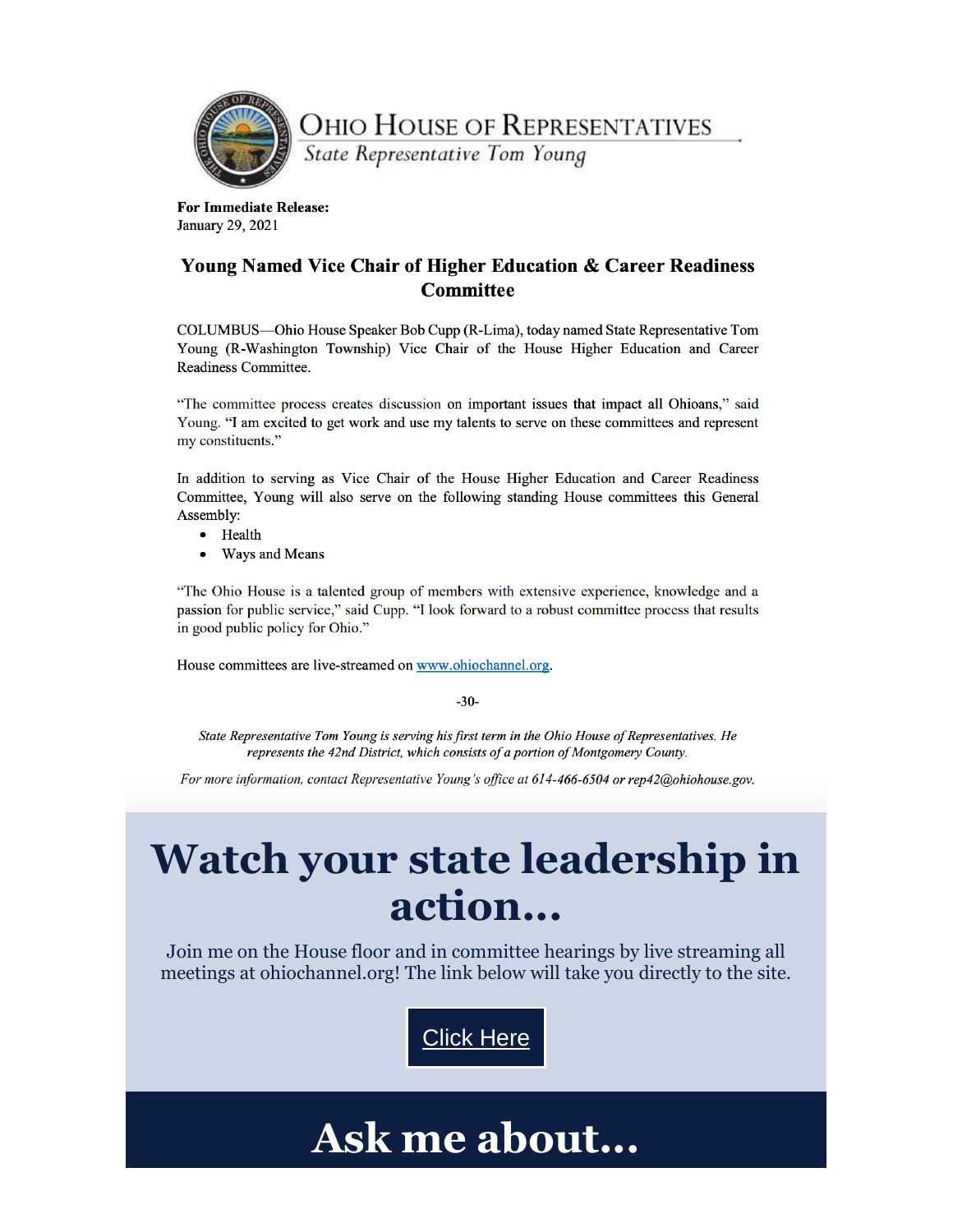### **As a State Legislator, my office can serve you in a number of different ways.**

- Serve as a middleman between you and state agencies
- Arrange tours of the Statehouse
- Obtain voter registration forms
- Acquire schedules for public committee hearings
- Attain information on how to testify before a committee

### **Are you experiencing unemployment fraud?**

Please visit the website linked below:



- Select the red button labeled "Report Identity Theft."
	- Completing this form allows the Ohio Department of Job and Family Services to 1) make sure the fraudulent claim is locked and 2) correct your 1099 form (if you received a false one)
- You can also visit the Attorney General's website for additional resources:

### **[Click](https://urldefense.com/v3/__https:/www.ohioattorneygeneral.gov/IdentityTheft__;!!AC6e5FAr!kRffCAiORPMFMBtIGbSY4c0pfApDv7ZarH8gUO7yH6LcspvzuGI5Q60SVTqZzLKSRNYpYamkN2hl$) Here**

### **What's happening in the 42nd House District?**

Miamisburg was named one of Ohio's fastest-growing cities, according to U-Haul data from 2020. I'm very proud of the 'Burg! Read more by clicking below.